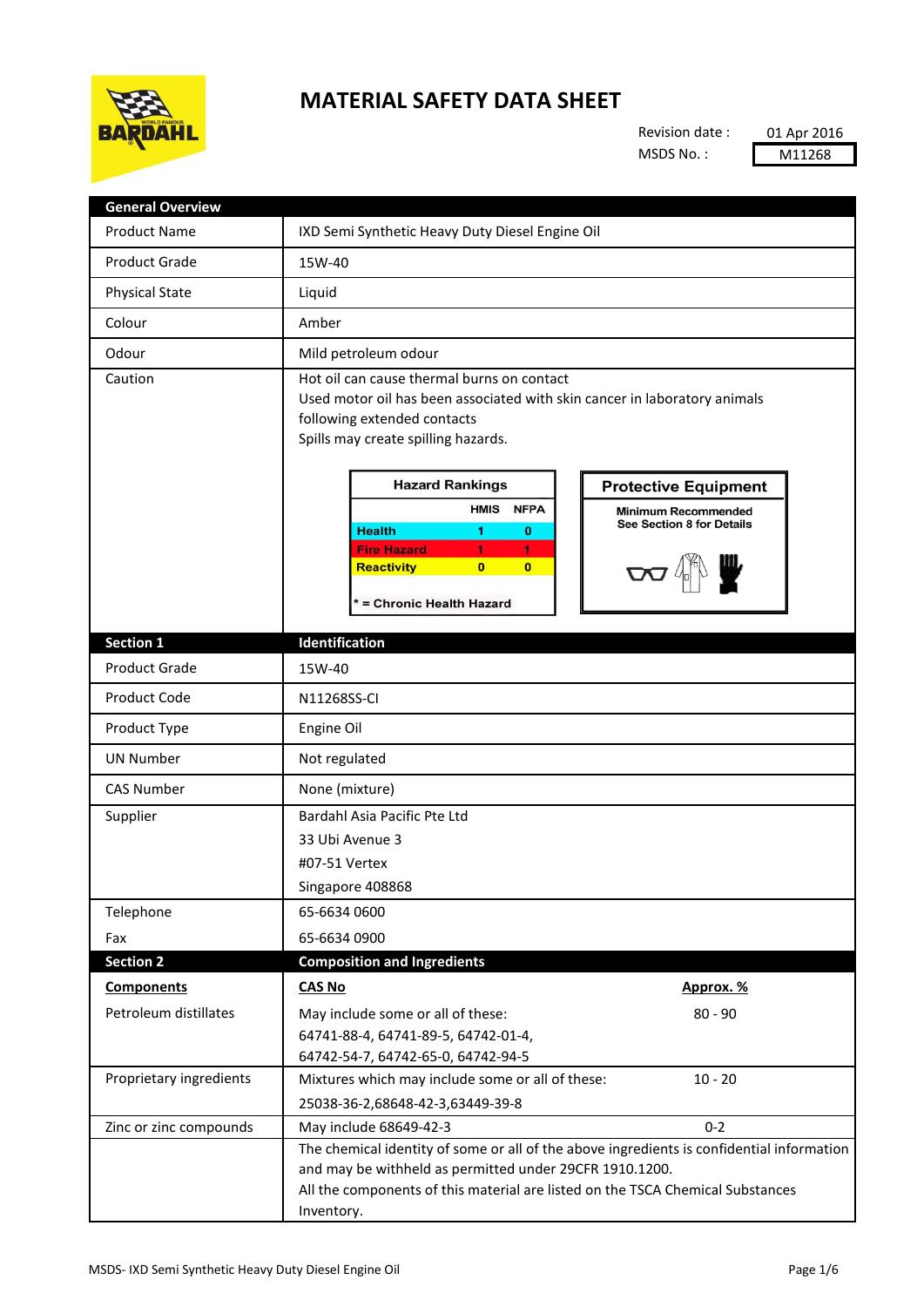| Section 3                                | <b>Hazards Identification</b>                                                                                                                                                                                                                                                                                                                                                                                                                                                                      |
|------------------------------------------|----------------------------------------------------------------------------------------------------------------------------------------------------------------------------------------------------------------------------------------------------------------------------------------------------------------------------------------------------------------------------------------------------------------------------------------------------------------------------------------------------|
| Major route(s) of entry                  | Skin contact.                                                                                                                                                                                                                                                                                                                                                                                                                                                                                      |
| Inhalation                               | No significant adverse health effects are expected to occur upon short-term<br>exposure. At elevated temperatures, and/or in enclosed spaces, product mist<br>or vapors may irritate the mucous membranes of the nose, throat, bronchi and<br>lungs.                                                                                                                                                                                                                                               |
| Skin contact                             | This material can cause skin irritation from prolonged or repeated contact.<br>Injection under the skin can cause inflammation and swelling. Injection of<br>pressurised hydrocarbons can cause severe permanent tissue damage. Initial<br>symptoms may be minor. Injection of petroleum hydrocarbons requires<br>immediate medical attention.                                                                                                                                                     |
| Eye contact                              | This product can cause transient mild eye irritation with short-term contact<br>with liquid sprays or mists. Symptoms include stinging, watering, redness<br>and swelling.                                                                                                                                                                                                                                                                                                                         |
| Ingestion                                | If swallowed, large volumes of material can cause generalized depression,<br>headache, drowsiness, nausea, vomiting and diarrhea. Smaller doses can<br>cause a laxative effect. If aspirated into the lungs, liquid can cause lung<br>damage.                                                                                                                                                                                                                                                      |
| Chronic Health<br><b>Effects Summary</b> | This product contains a petroleum-based mineral oil. Prolonged or repeated<br>skin contact can cause mild irritation and inflammation characterized by<br>drying, cracking, (dermatitis) or oil acne. Repeated or prolonged inhalation of<br>petroleum-based mineral oil mists at concentration above applicable work-<br>place exposure levels can cause respiratory irritation or other pulmonary<br>effects.                                                                                    |
| Conditions aggravated                    | Disorders of the following organs or organ systems that may be aggravated<br>by significant exposure to this material or its components include:                                                                                                                                                                                                                                                                                                                                                   |
| by Exposure                              |                                                                                                                                                                                                                                                                                                                                                                                                                                                                                                    |
| <b>Target Organs</b>                     | This material may cause damage to the following organs:                                                                                                                                                                                                                                                                                                                                                                                                                                            |
| Carcinogen                               | This product is not known to contain any component at concentration above<br>0.1% which are considered carcinogenic by OSHA, IARC or NTP.                                                                                                                                                                                                                                                                                                                                                          |
| <b>Section 4</b>                         | <b>First Aid Measures</b>                                                                                                                                                                                                                                                                                                                                                                                                                                                                          |
| Eyes                                     | Check for and remove contact lenses. Flush eyes immediately with fresh<br>water for several minutes while holding the eyelids open. If irritation persist,<br>see a doctor.                                                                                                                                                                                                                                                                                                                        |
| Skin                                     | If burned by hot material, cool skin by quenching with large amount of cold water.<br>shoes and clothing. Wipe off excess material. Wash exposed skin with mild<br>soap and water. Seek medical attention if tissue appears damaged or pain/<br>irritation persists. Thoroughly clean contaminated clothing before reuse.<br>Discard contaminated leather goods. If material is injected under the skin, seek<br>medical attention immediately.                                                    |
| Ingestion                                | Do not induce vomiting except on advice of medical personnel. Do not give<br>anything to drink unless directed by a physician. Never give anything by<br>mouth to a person who is not fully conscious. If significant amounts are<br>swallowed or irritation or discomfort occurs, seek medical help immediately.                                                                                                                                                                                  |
| Inhalation                               | Vaporization is not expected at ambient temperatures. This material is not<br>expected to cause inhalation-related disorders under anticipated conditions<br>of use. In case of overexposure, move the person to fresh air.                                                                                                                                                                                                                                                                        |
| Notes to Physician                       | Treatment should be controlled by symptoms and clinical conditions.<br>Emesis<br>maybe induced under medical supervision. In general, emesis induction is<br>unnecessary in such high viscosity, low volatility product.<br>In the event of injection in underlying tissue, immediate treatment<br>SKIN:<br>extensive incision,<br>debridement,<br>and<br>should<br>include<br>saline<br>irrigation.<br>Inadequate treatment can result in ischemia and gangrene. Early symptoms<br>maybe minimal. |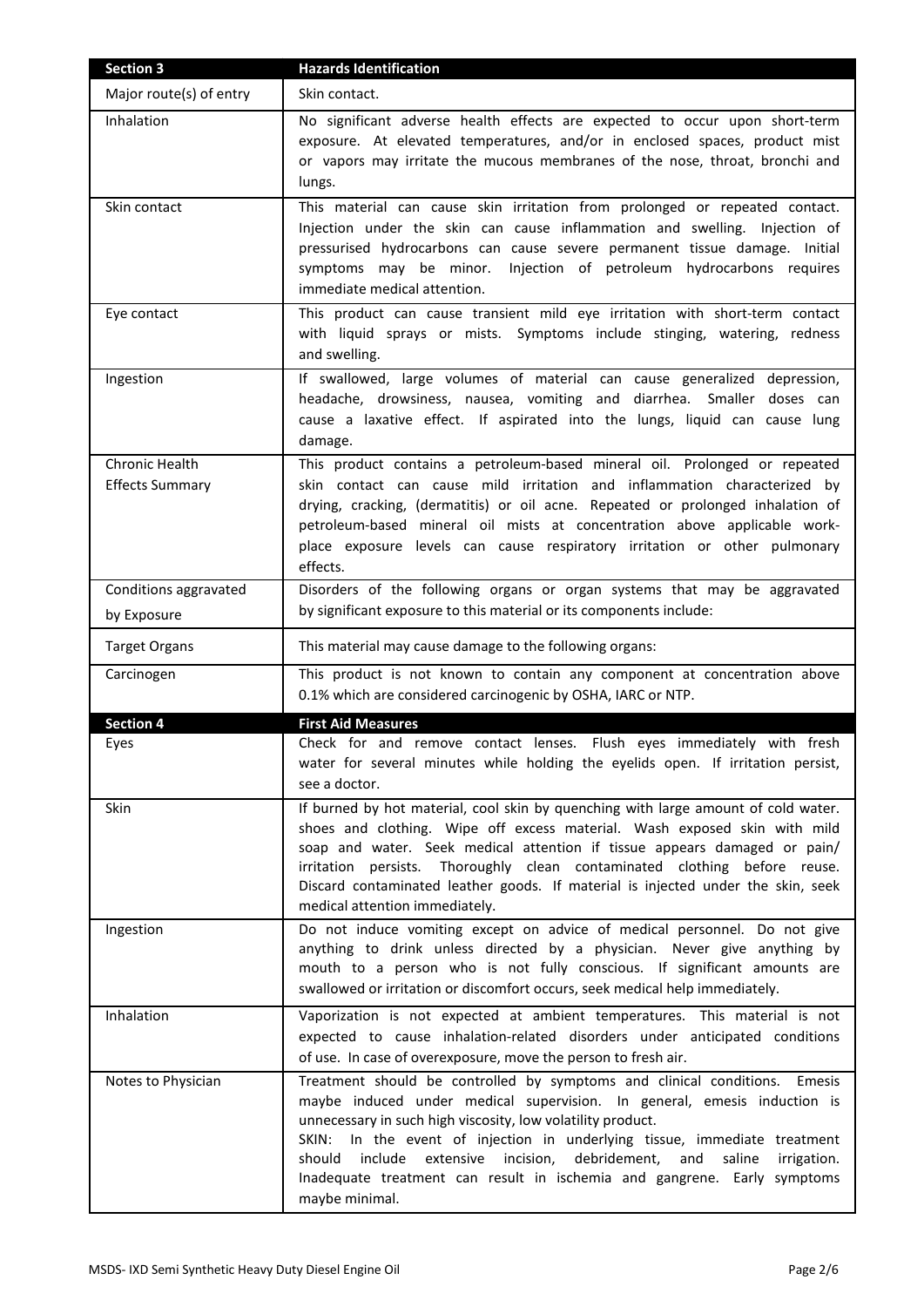| <b>Section 5</b>                        | <b>Fire Fighting Measures</b>                                                                                                                                                                                                                                                                                                                                                                 |
|-----------------------------------------|-----------------------------------------------------------------------------------------------------------------------------------------------------------------------------------------------------------------------------------------------------------------------------------------------------------------------------------------------------------------------------------------------|
| Flammability                            | NFPA Class-IIIB combustible material                                                                                                                                                                                                                                                                                                                                                          |
| Classification                          |                                                                                                                                                                                                                                                                                                                                                                                               |
| Auto Ignition Temp.                     | Not available                                                                                                                                                                                                                                                                                                                                                                                 |
| Flammable limits                        | Not determined                                                                                                                                                                                                                                                                                                                                                                                |
| Flash Point, °C                         | $> 200^{\circ}$ C (COC)                                                                                                                                                                                                                                                                                                                                                                       |
| <b>Extinguishing Media</b>              | Use water fog, dry chemical, foam or carbon dioxide type. Water or foam<br>may cause frothing. Use water to cool fire-exposed containers. If a spill or<br>leak has not ignited, use water spray to disperse the vapour and provide<br>protection to personnel attempting to stop the leak.                                                                                                   |
| Explosion / Fire<br>Hazards             | For fires involving this material, do not enter any enclosed or confined space<br>without self-contained breathing apparatus to protect against the hazardous<br>effects of combustion products or oxygen deficiency.                                                                                                                                                                         |
| <b>Hazardous Combustion</b><br>Products | Carbon dioxide, carbon monoxide, smoke, fumes, unburned hydrocarbons<br>and trace oxides of sulphur and/or nitrogen.                                                                                                                                                                                                                                                                          |
| <b>Section 6</b>                        | <b>Accidental Release Measures</b>                                                                                                                                                                                                                                                                                                                                                            |
| In case of Spill                        | Stop the source of leak or release and contain spill if possible. Ventilate the<br>area. Use respirator and protective clothing as discussed in this MSDS.<br>Collect with absorbent material and place in appropriate, labeled containers<br>for disposal, or if permitted, flush spilled area with water.                                                                                   |
| <b>Section 7</b>                        | <b>Handling and Storage</b>                                                                                                                                                                                                                                                                                                                                                                   |
| Handling                                | Avoid<br>contamination<br>and<br>extreme temperatures to<br>minimize<br>product<br>degradtion. Empty containers may contain product residues that can ignite<br>with explosive force. Do not pressurize, cut, weld, braze, solder, drill or grind<br>containers. Do not expose product containers to flames, spark, heat or other<br>potential ignition sources.                              |
| Storage                                 | Keep containers closed. Do not store with strong oxidizing agents. Do not<br>store at elevated temperatures. Avoid storing in direct sunlight for extended<br>periods of time. Consult appropriate federal, state or local authorities before<br>reusing, reconditioning, reclaiming, recycling or disposing of empty containers<br>and/or waste residues of this product.                    |
| <b>Section 8</b>                        | <b>Exposure Controls / Personal Protection</b>                                                                                                                                                                                                                                                                                                                                                |
| Ventilation                             | Use general ventilation or local exhaust as required to maintain exposures<br>below the occupational exposure limits.                                                                                                                                                                                                                                                                         |
| Eyes                                    | Avoid eye contact. The wearing of chemical safety goggles or face shield is<br>recommended. Have suitable ear wash water available.                                                                                                                                                                                                                                                           |
| Skin                                    | personnel should exercise reasonable personal cleanliness; this<br>Exposed<br>includes cleansing exposed area several times daily with soap and water,<br>and laundering or dry cleaning soiled work clothing at least weekly. Safety<br>shower is recommended near the work station.                                                                                                         |
| Inhalation                              | Respiratory protection is normally not required. However, if operating<br>conditions create airborne concentrations, which exceed the recommended<br>exposure standard(s), the use of an approved respirator is recommended.                                                                                                                                                                  |
| <b>Hand Protection</b>                  | Use gloves of chemical resistant materials such as neoprene or heavy nitrile<br>rubber or appropriate barrier cream with prolonged or repeated contact. If the<br>product is processed or handled at elevated temperatures, protect against<br>thermal burns by using heat-resistant (insulated) gloves. Do not wear gloves<br>or loose fitting clothing around rotating or moving equipment. |
| Clothing<br>Recommendations             | Long sleeve shirt is recommended. Wear a chemically protective apron if<br>available. Do not wear rings, watches, or similar apparel that could entrap<br>the material and cause a skin reaction.                                                                                                                                                                                             |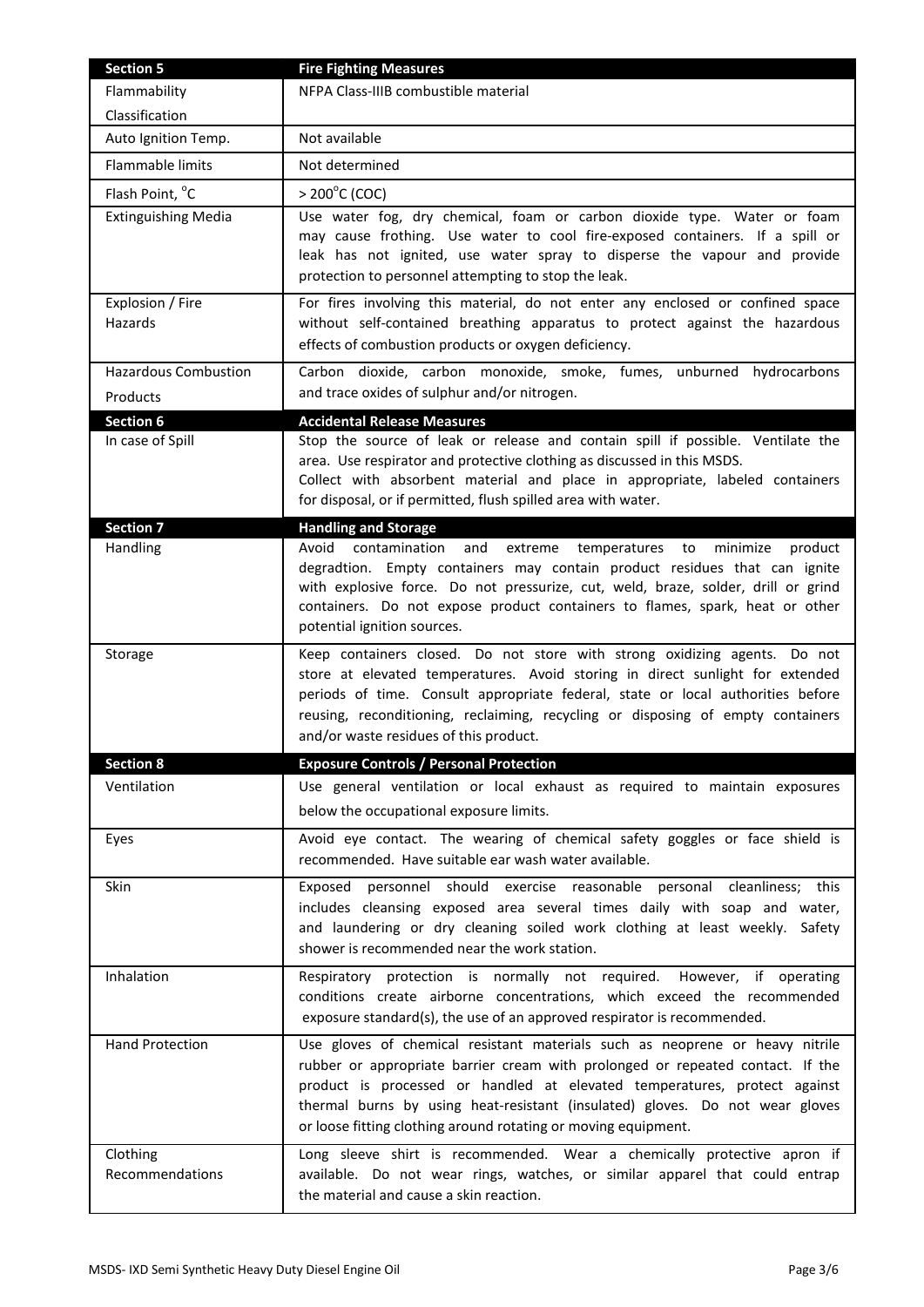| <b>Exposure limits</b>                 | Oil mist, mineral<br><b>ACGIH TLV (USA)</b>                                                                                                                                                                                                                                                                       |
|----------------------------------------|-------------------------------------------------------------------------------------------------------------------------------------------------------------------------------------------------------------------------------------------------------------------------------------------------------------------|
|                                        | TWA: 5 mg/m <sup>3</sup> 8 hrs                                                                                                                                                                                                                                                                                    |
|                                        | STEL: 10 mg/m $3$ 15 minutes                                                                                                                                                                                                                                                                                      |
|                                        | <b>OSHA PEL (USA)</b><br>TWA: 5 mg/m <sup>3</sup> 8 hrs                                                                                                                                                                                                                                                           |
|                                        |                                                                                                                                                                                                                                                                                                                   |
| <b>Section 9</b><br><b>SAE Grade</b>   | <b>Physical and Chemical Properties (Typical)</b><br>15W-40                                                                                                                                                                                                                                                       |
| Flash Point, °C                        | 230                                                                                                                                                                                                                                                                                                               |
|                                        |                                                                                                                                                                                                                                                                                                                   |
| Density @ 15°C, kg/l                   | 0.8720                                                                                                                                                                                                                                                                                                            |
| Viscosity@40°C, cSt                    | 103.7                                                                                                                                                                                                                                                                                                             |
| Viscosity@100°C cSt                    | 14.7                                                                                                                                                                                                                                                                                                              |
| Appearance                             | Amber                                                                                                                                                                                                                                                                                                             |
| Odour                                  | Mild petroleum odour                                                                                                                                                                                                                                                                                              |
| <b>Boiling Range</b>                   | Not determined                                                                                                                                                                                                                                                                                                    |
| Vapour Pressure                        | < 0.1 mmHg @ 25 deg C                                                                                                                                                                                                                                                                                             |
| рH                                     | Not determined                                                                                                                                                                                                                                                                                                    |
| Solubility in water                    | Insoluble                                                                                                                                                                                                                                                                                                         |
| Percent volatile                       | Negligible                                                                                                                                                                                                                                                                                                        |
| Evaporation                            | Not determined                                                                                                                                                                                                                                                                                                    |
| Section 10                             | <b>Stability and Reactivity</b>                                                                                                                                                                                                                                                                                   |
| Stability                              | Stable                                                                                                                                                                                                                                                                                                            |
| Conditions to avoid                    | Avoid heating to decomposition                                                                                                                                                                                                                                                                                    |
| Incompatibility                        | Normally unreactive, however, avoid strong bases at high temperatures, strong<br>acids, strong oxidising agents and materials reactive with hydroxyl compounds.                                                                                                                                                   |
| Hazardous                              | No additional hazardous decomposition products were identified other than                                                                                                                                                                                                                                         |
| Decomposition products                 | the combustion products identified in Section 5.                                                                                                                                                                                                                                                                  |
| Hazardous                              | Will not occur                                                                                                                                                                                                                                                                                                    |
| polymerization                         |                                                                                                                                                                                                                                                                                                                   |
| Section 11                             | <b>Toxicity Information</b>                                                                                                                                                                                                                                                                                       |
| <b>Toxicity Data</b>                   | Distillates, residue oils, petroleum light and heavy paraffinic:                                                                                                                                                                                                                                                  |
|                                        | Acute: > 5000 mg/kg [Rat]<br>ORAL (LD50)<br>DERMAL (LD50)<br>Acute: > 2000 mg/kg [Rabbit]                                                                                                                                                                                                                         |
| Primary routes of Entry<br>or Exposure | Skin absortion, eye contact and inhalation                                                                                                                                                                                                                                                                        |
| Inhalation                             | Exposure to vapor or mist is possible. High gas, vapor or mist concentration may<br>be harmful if inhaled repeatedly or for prolong periods of time, based on data<br>from components or similar products.                                                                                                        |
| Skin                                   | Not expected to cause skin irritation or injury during normal use, based on<br>toxicology tests of this product. Prolonged or repeated skin contact<br>may cause skin irritation including redness, burning, drying, cracking, skin burns,<br>dermatitis, oil acne and folliculitis based on data from components |
| Eye                                    | Not expected to cause eye irritation or injury during normal use, based on<br>toxicology tests of this product.                                                                                                                                                                                                   |
| Ingestion                              | Single dose toxicity is low, based on toxicology tests of this product                                                                                                                                                                                                                                            |
| <b>Acute Toxicity</b>                  | Pre-existing skin and resiratory disorders may be aggravated by exposure,                                                                                                                                                                                                                                         |
|                                        |                                                                                                                                                                                                                                                                                                                   |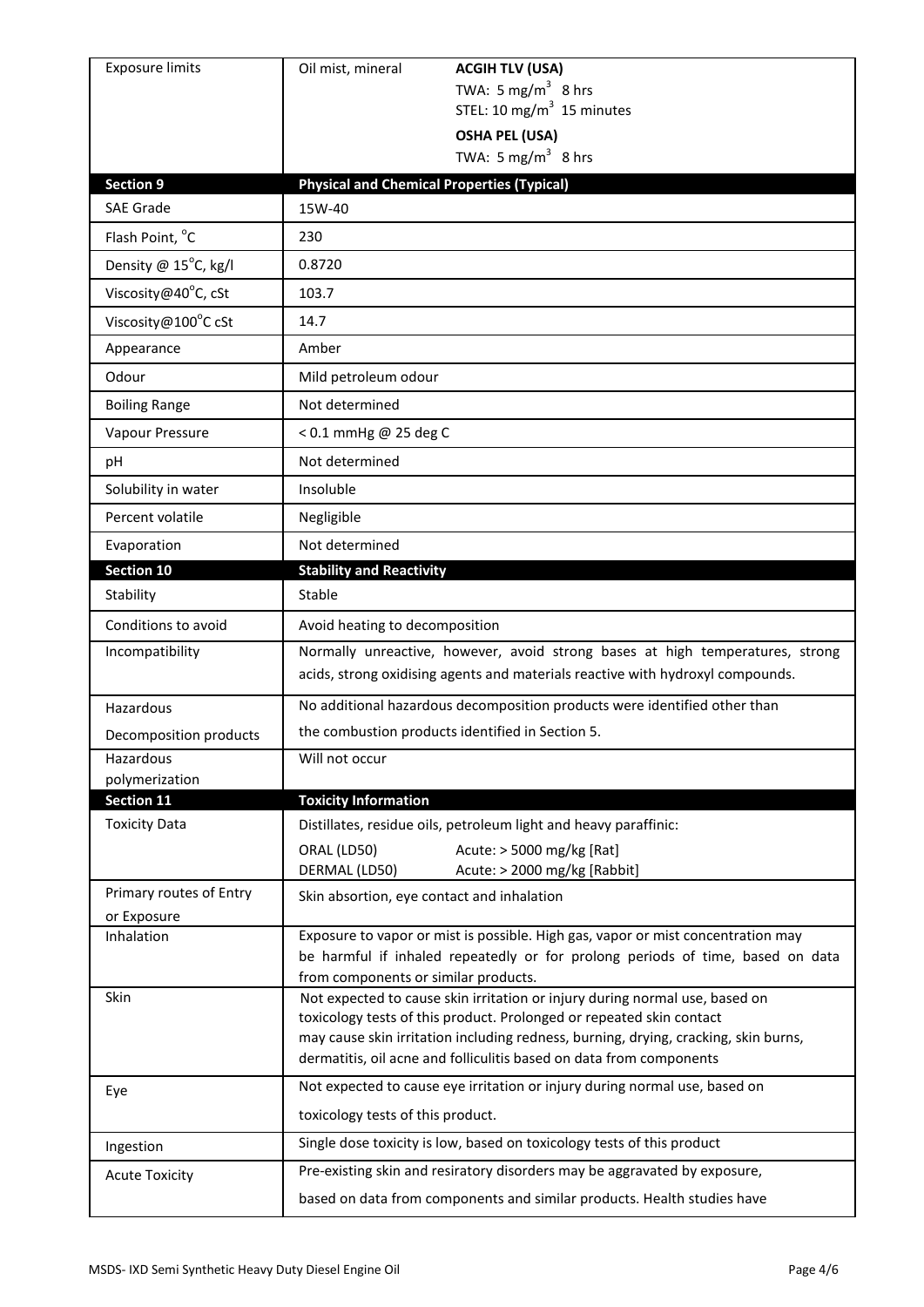|                              | shown petroleum hydrocarbons and synthetic lubricants pose potential                                                                                                                                                                                                                                                                                                                                                                                                                                                                                                                                      |
|------------------------------|-----------------------------------------------------------------------------------------------------------------------------------------------------------------------------------------------------------------------------------------------------------------------------------------------------------------------------------------------------------------------------------------------------------------------------------------------------------------------------------------------------------------------------------------------------------------------------------------------------------|
|                              | human health risks, which may vary from person to person. As a precaution,                                                                                                                                                                                                                                                                                                                                                                                                                                                                                                                                |
|                              | exposure to liquids, vapors, mists or fumes should be minimised.                                                                                                                                                                                                                                                                                                                                                                                                                                                                                                                                          |
| <b>Chronic Toxicity</b>      | No ingredient in this product is an IARC, NTP or OSHA listed carcinogen.                                                                                                                                                                                                                                                                                                                                                                                                                                                                                                                                  |
|                              | Reports have associated repeated and prolonged overexposure to solvents with                                                                                                                                                                                                                                                                                                                                                                                                                                                                                                                              |
|                              | permanent nervous system damage.                                                                                                                                                                                                                                                                                                                                                                                                                                                                                                                                                                          |
| Other information            | Symptoms of overexposure could include: Gastrointestinal irritation                                                                                                                                                                                                                                                                                                                                                                                                                                                                                                                                       |
|                              | (nausea, vomiting, diarrhea), irritation (nose, throat, respiratory tract),                                                                                                                                                                                                                                                                                                                                                                                                                                                                                                                               |
|                              | central nervous system depression (dizziness, drowsiness, weakness, fatigue,                                                                                                                                                                                                                                                                                                                                                                                                                                                                                                                              |
|                              | nausea, headache, unconsciouness, effects on hearing). Used engine oil was                                                                                                                                                                                                                                                                                                                                                                                                                                                                                                                                |
|                              | associated wth cancer in lifetime skin painting studies with laboratory animals.                                                                                                                                                                                                                                                                                                                                                                                                                                                                                                                          |
|                              | Avoid prolonged or repeated contact with used notor oil.                                                                                                                                                                                                                                                                                                                                                                                                                                                                                                                                                  |
|                              | Good hygiene practices will reduce the likelihood of potential health effects                                                                                                                                                                                                                                                                                                                                                                                                                                                                                                                             |
| <b>Section 12</b>            | <b>Ecology Information</b>                                                                                                                                                                                                                                                                                                                                                                                                                                                                                                                                                                                |
| Ecotoxicity                  | Analysis on ecological effects has not been conducted on this product.<br>However, if spilled, this product and any contaminated soil or water may be<br>harmful to human, animal and aquatic life. Also the coating action associated<br>with petroleum and petroleum products can be harmful or fatal to aquatic life<br>and waterfowl.                                                                                                                                                                                                                                                                 |
| <b>Environmental Fate</b>    | An environmental fate analysis has not been conducted on this specific<br>product. Plants and animals may experience harmful or fatal effects when<br>coated with petroleum-based produtcs. Petroleum-based (mineral) lube oils<br>will normally float on water. In stagnant or slow flowing waterways, an oil<br>layer can cover a large surface area. As a result, this oil layer might limit or<br>eliminate natural atmospheric oxygen transport into the water. With time, if<br>not removed, oxygen depletion in waterwaycan result in a loss of marine life or<br>create an anaerobic environment. |
| <b>Section 13</b>            | <b>Disposal Information</b>                                                                                                                                                                                                                                                                                                                                                                                                                                                                                                                                                                               |
| Waste disposal               | Check governmental regulations and local authorities for approved disposal.<br>Under RCRA, it is the responsibility of the user of the material to determine at<br>the time of disposal whether the material meets RCRA criterial for hazardous<br>waste. This is because material uses, transformations, mixtures, processes,<br>etc may effect the classification.                                                                                                                                                                                                                                      |
| <b>Section 14</b>            | <b>Transport Information</b>                                                                                                                                                                                                                                                                                                                                                                                                                                                                                                                                                                              |
| US DOT Hazard                | Proper Shipping Name:<br>None                                                                                                                                                                                                                                                                                                                                                                                                                                                                                                                                                                             |
| Classification               | <b>UN Number:</b><br>None                                                                                                                                                                                                                                                                                                                                                                                                                                                                                                                                                                                 |
|                              | Labels Required:<br>None                                                                                                                                                                                                                                                                                                                                                                                                                                                                                                                                                                                  |
|                              | This product is not subjected to DOT regulations under 49 CFR Parts 171-180.                                                                                                                                                                                                                                                                                                                                                                                                                                                                                                                              |
| <b>DOT Marine Pollutants</b> | This product does not contain Marine Pollutants as defined in 49 CFR 171.8.                                                                                                                                                                                                                                                                                                                                                                                                                                                                                                                               |
| <b>IMDG Code Shipping</b>    | Description:<br>not regulated                                                                                                                                                                                                                                                                                                                                                                                                                                                                                                                                                                             |
| Classification               | <b>IMDG Class:</b><br>not classified                                                                                                                                                                                                                                                                                                                                                                                                                                                                                                                                                                      |
| <b>IMDG Marine Pollutant</b> | <b>No</b>                                                                                                                                                                                                                                                                                                                                                                                                                                                                                                                                                                                                 |
| <b>ADR/RID Class</b>         | <b>Not Classified</b>                                                                                                                                                                                                                                                                                                                                                                                                                                                                                                                                                                                     |
| <b>IATA Class</b>            | <b>Not Restricted</b>                                                                                                                                                                                                                                                                                                                                                                                                                                                                                                                                                                                     |